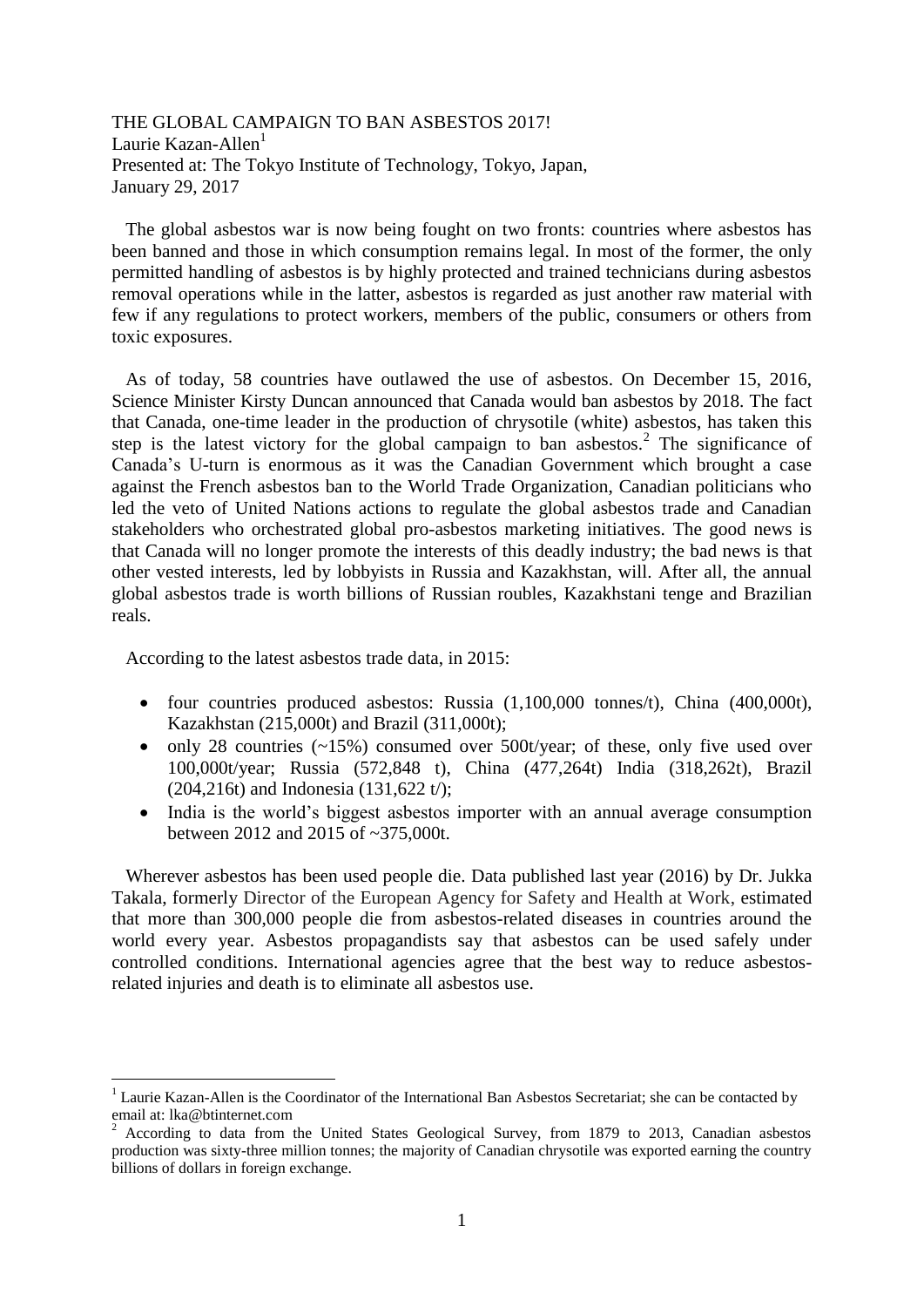#### **Global Campaign for Asbestos Justice**

 The global movement to ban asbestos and obtain justice for the injured has given visibility to a problem not mentioned on the balance sheets of asbestos companies: the human cost of asbestos. Proactive initiatives, pioneering media campaigns and innovative strategies have been used by asbestos victims, non-governmental organizations and campaigning groups to wrest control of the asbestos debate away from vested interests, and allow new voices to be heard. The following examples showcase the collaborative, innovative and effective techniques pioneered by campaigners in countries on the asbestos frontline.

# **Bangladesh**

 Obsolete vessels go to Bangladesh and other Asian countries to die. They are dismantled on the beach by barefoot workers using their hands and the most primitive of tools. There are no safety precautions in place and the workforce is exposed to a cocktail of dangerous chemicals and substances including asbestos.

 From June 15 until July 30, 2016, the Bangladesh Occupational Safety Health and Environment Foundation held a diagnosis camp for ship-breaking workers at its Workers' Health Clinic in Shitakunda, Chittagong. The objective was to examine 100 workers from various yards. X-rays were taken and health check-ups were carried out by medical staff to identify people with asbestos-related diseases. Support workers are now helping those diagnosed access medical care and claim compensation from respective yard owners and/or others responsible for toxic workplace exposures.

# **India**

 On September 24-25, 2016, a workshop entitled The Elimination of Asbestos-Related Diseases was held during the 3<sup>rd</sup> International Conference on Occupational and Environmental Health in New Delhi, India. This session, which was organized by Asian grassroots groups, considered strategies for reducing regional asbestos consumption, obtaining justice for the injured and promoting the use of safer alternatives.

#### **Brazil**

 From October 5 to 8, 2016, a series of asbestos events took place in Campinas, Brazil; they included a medical workshop, a two-day conference Asbestos: A Socio-Legal Approach and the First National Meeting of Asbestos Victims and their Families. The costs for the activities were paid for by fines recovered from the last two cement companies still using asbestos in São Paulo State. There is a delicious irony in the fact that Brazilian asbestos companies paid for events during which strategies were progressed for increasing ban asbestos mobilization throughout the country.

# **Indonesia**

 In November, the Asian Ban Asbestos Network (ABAN), in collaboration with partnering organizations, held the Southeast Asia Ban Asbestos (SEA-BAN) conference in the Indonesian capital, Jakarta. The conference provided delegates from Laos, Myanmar, the Philippines, Cambodia, Indonesia, Malaysia, Vietnam, Japan and Australia with the opportunity to: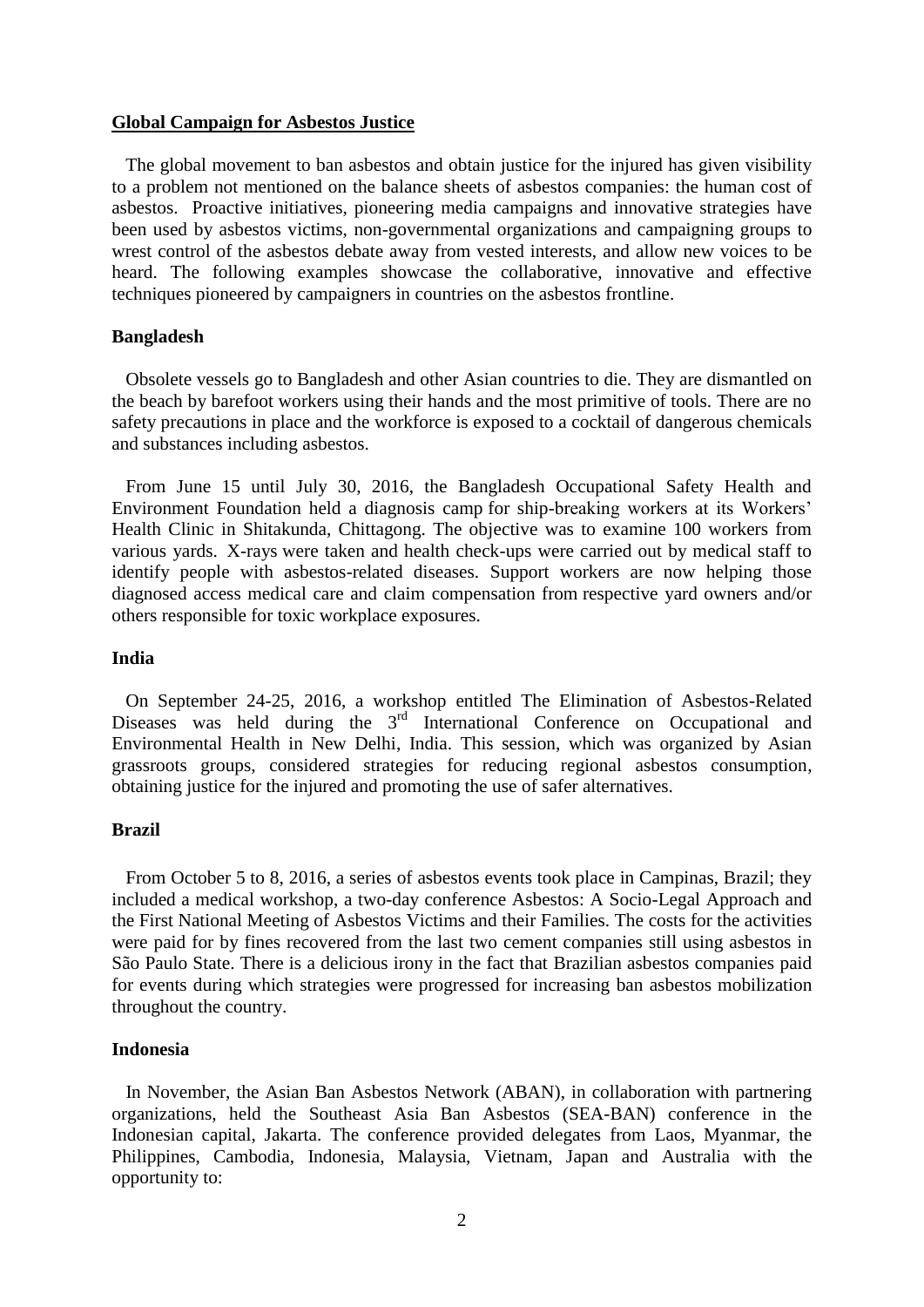- consider aggressive measures taken by the chrysotile (white) asbestos lobby to increase sales to Southeast Asia;
- receive updated and independent information on the asbestos hazard;
- develop strategies for building grassroots support for national and regional bans;
- endorse a resolution expressing unity in the fight to ban asbestos and remove all the deadly products containing it from the workplace, the built environment and the community.

Through dramatic performances, lectures and discussions vital information was exchanged and future plans devised which will empower victims and campaigners.

### **Ban Countries**

 The activities mounted by grassroots colleagues in countries where the use of asbestos remains a part of everyday life underline the broad-based coalition which supports the campaign for an asbestos-free world. Battles for asbestos justice are also being fought in countries which have banned asbestos. As Japanese citizens know, banning asbestos is just the first step in a very long process. With the use of almost 10 million tonnes of asbestos in Japan,<sup>3</sup> your national infrastructure, likes ours in the UK, is badly contaminated.

# **South Africa**

 On June 16, 2016 – South Africa's Youth Day – pupils and staff from six schools in South Africa's former asbestos heartland took part in an asbestos awareness workshop organized by the Asbestos Interest Group, a non-profit organization based in Kuruman, the site of several derelict asbestos mines. Participants were educated about the nature of asbestos, the threat posed by hazardous exposures and the need for action to protect the community. Feedback from participants has been positive and children enjoyed meeting up and working with pupils from other schools to learn about the impact of asbestos contamination on their towns.

# **UK**

1

 In the UK our use of asbestos (around 7 million tonnes) produced the country's worst epidemic of occupational disease and death. Annually, nearly three times as many Britons die from asbestos-related diseases as from road traffic accidents.<sup>4</sup> Between 2011 and 2013, 7,398 Britons died from mesothelioma with an equal number of lives lost to asbestos-related lung cancer and asbestosis.

 Throughout the country, asbestos victims' groups work diligently to support the injured, disseminate information about the asbestos hazard and lobby for more research funds, better medical treatment and decontamination of the infrastructure. On July 1, 2016, events were

<sup>&</sup>lt;sup>3</sup> National Asbestos Profile of Japan. "The total amount of raw asbestos imported in the interval 1930-2005 was 9,879,865 tonnes." For a limited time during the  $10<sup>th</sup>$  century, companies in Japan produced asbestos from 31 mines around the country.

<sup>4</sup> Using data retrieved from HSE online resources, it was calculated that asbestos-related deaths in 2013 could reach 5,000 [this does not include deaths from cancers of the larynx or ovary]. In 2013, there were 1,730 road accident fatalities.

[https://www.gov.uk/government/uploads/system/uploads/attachment\\_data/file/255125/road-accidents-and](https://www.gov.uk/government/uploads/system/uploads/attachment_data/file/255125/road-accidents-and-safety-quarterly-estimates-q2-2013.pdf)[safety-quarterly-estimates-q2-2013.pdf](https://www.gov.uk/government/uploads/system/uploads/attachment_data/file/255125/road-accidents-and-safety-quarterly-estimates-q2-2013.pdf)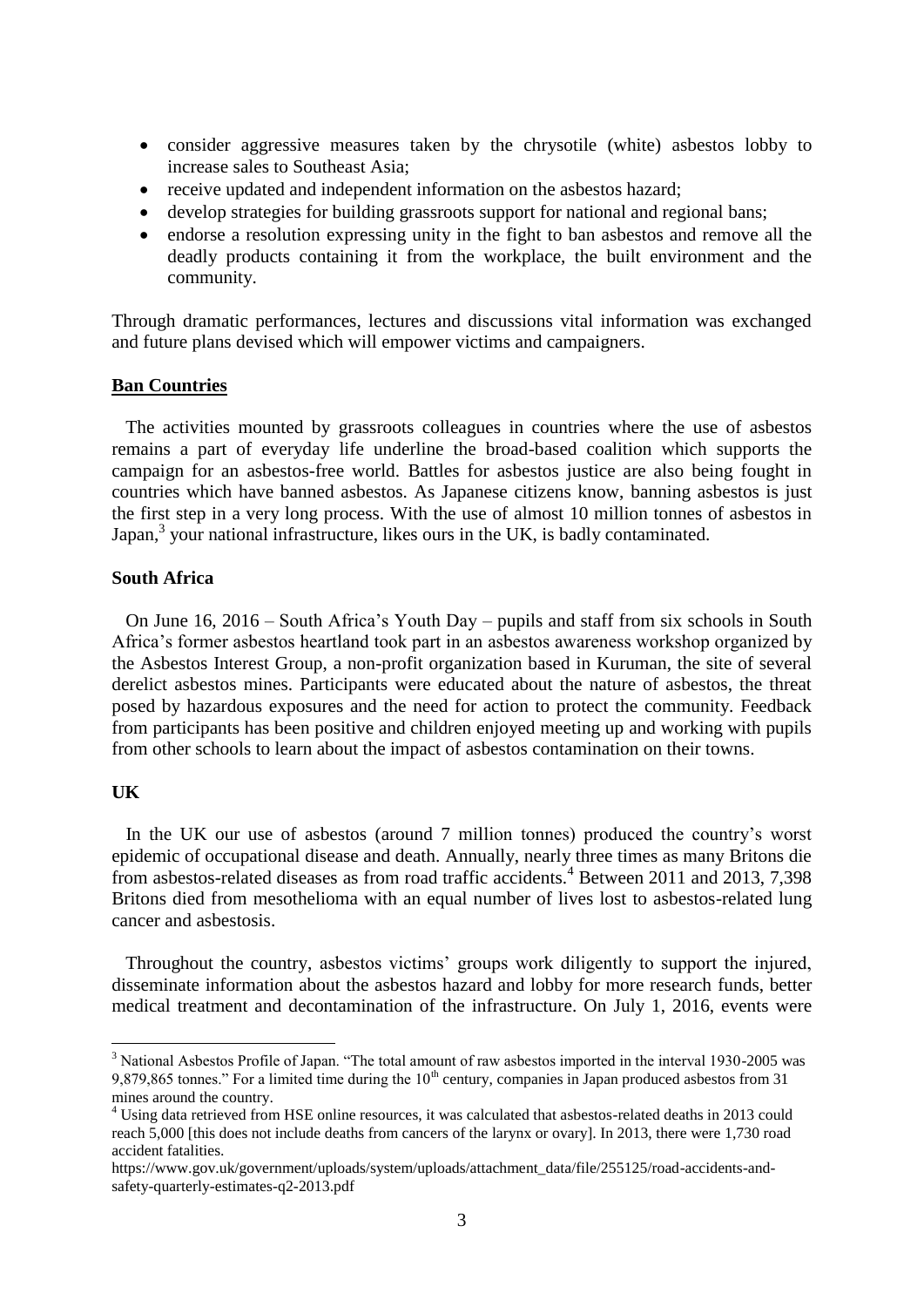held in Glasgow, the Isle of Man, Derby, Liverpool, Manchester, Newcastle, Sheffield, Birmingham, Portsmouth, Leeds, Swansea and London to commemorate the  $11<sup>th</sup>$  national Action Mesothelioma Day and to raise public awareness of the private tragedies befalling so many families.

# **Italy**

 On September 10, 2016, a public park called EterNOT Park was opened on the site of the infamous Eternit asbestos factory in the Italian town of Casale Monferrato. Floral tributes from around the world were displayed at a public meeting at the town hall which started off the day's activities. These arrangements were a manifestation of the ties which bind the international citizens' ban asbestos network and our solidarity with all those whose lives have been devastated by asbestos.

## **Korea**

<u>.</u>

 In December 2016 and January 2017, the Ban Asbestos Network of Korea (BANKO) held ban asbestos protests outside of the Seoul embassies of the four asbestos-producing countries. These colourful events were reported in Korea, Kazakhstan and Brazil. At press conferences held before each event, BANKO representatives called for an end to the deadly mining, consumption and export of asbestos.

## **Industry Offensive: Deny, Decry and Spy**

 From the earliest beginnings, the asbestos industry has pursued a ruthless agenda aimed at maximizing profits and crushing opposition. Despite all that is known about the proven links between asbestos exposures and premature deaths and disease, industry stakeholders remain determined to continue business as usual. Some of the tactics they use are illegal, all are amoral and unjust.

The asbestos industry has bribed,<sup>5</sup> vilified and intimidated its critics. Individuals linked to vested interests have issued lawsuits against campaigners in Brazil, India, the UK and France; they have used legal firms to threaten a trade union campaigner in Switzerland and authors of publications critical of the industry in the UK and Italy.<sup>6</sup> Decision makers at international agencies and civil servants have been targeted and/or threatened by industry bullies and ban asbestos campaigners, including myself, Sugio Furuya, Dr. Barry Castleman, have been denounced by speakers representing Russian asbestos interests at public meetings in Korea and Switzerland and maligned via the internet. With a treasure chest of asbestos dollars at their disposal, the industry has corrupted the scientific process by commissioning research to "prove" that "chrysotile asbestos can be used safely".<sup>7</sup>

 Using public relation firms and intelligence agencies, the industry has spied on asbestos victims, victims' groups and ban asbestos campaigners.<sup>8</sup> During the 1990s, the Swiss Eternit

<sup>5</sup> McCulloch J. *Saving the Asbestos Industry, 1960 to 2006.* 2006.

https://www.ncbi.nlm.nih.gov/pmc/articles/PMC1564458/

<sup>6</sup> Kazan-Allen L. *Asbestos Industry Offensive*. January 29, 2011

http://ibasecretariat.org/lka-asbestos-industry-offensive.php

<sup>7</sup> International Chrysotile Association. *The ICA President sets the Record Straight.* December 20, 2106.

http://www.chrysotileassociation.com/en/news/n\_list.php

<sup>8</sup> Kazan-Allen L. *Poisoning for Profit*. January 16. 2017.